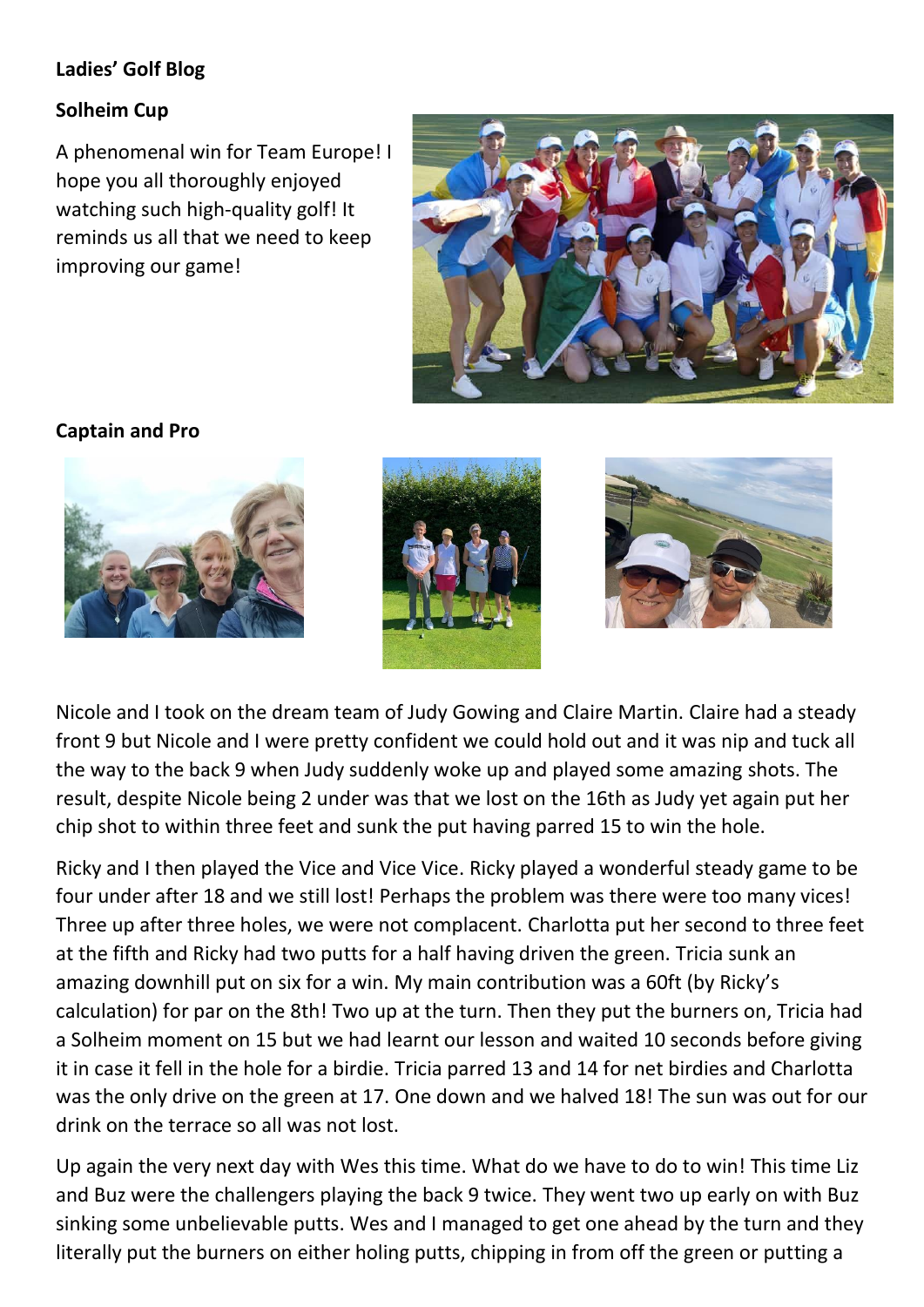ball to withing three feet of the pin. Wes was 3 under par for the round and Buz and Liz were 5 over gross. Well done ladies you dove tailed beautifully.

Thank you to all those who have taken part for their generosity to my charity.

## **Autumn Meeting – 14th and 15th September**

Well done to the ladies who played in the rain on day one of the Ladies' Autumn Meeting. The weather was considerably better on day two and the course was in spectacular condition.

Congratulations to all of the prize winners below:

#### **Prize Winners**

| 36 Hole Silver Nett Winner - Ali Jacobs | <b>Symons Trophy Winner</b> |
|-----------------------------------------|-----------------------------|
| 36 Hole Silver Gross Winner - Hannah Li | <b>Burge Trophy Winner</b>  |

36 Hole Bronze Nett Winner – Tessa Ringrose

Day One Silver Nett Winner – Bridget Barton Day One Silver Gross Winner – Jo Thesiger

Day One Bronze Nett Winner – Jenny Carter Day One Bronze Gross Winner – Nicole Huleatt-James

Day Two Silver Nett Winner – Christina O'Connell Day Two Silver Gross Winner – Libby Klugman

Day Two Bronze Nett Winner – Jean Halliday D Day Two Bronze Gross Winner – Jacky Simon

**Johnson Trophy** (for veteran Over 60 with best nett score on first day of Autumn Meeting) – Angela Atkins **Pearson Salver 1968** (player with best nett score in Pearson Range 13-32 on first day of Autumn Meeting) – Angela Atkins **Anna Cowan Salver** (for best Aggregate nett score in Spring Meeting and first day of Autumn) – Therese Swanson **Pedersen Salver** (for best Aggregate scratch score in the Spring Meeting and first day of the Autumn Meeting) – Jo Thesiger Please click *here* [for the full results of the Ladies Autumn Meeting](https://www.roehamptonclub.co.uk/propeller/uploads/2021/09/Autumn-meeting-prize-sheet-2021-results-NO-MONEY.pdf)

### **Ladies Autumn Meeting Foursomes and Coronation Foursomes**

On 21<sup>st</sup> September the Autumn Meeting Foursomes and Coronation Foursomes combined still has availability and is immediately before the prize giving. If you would like to order food for afterwards you **must** pre order.